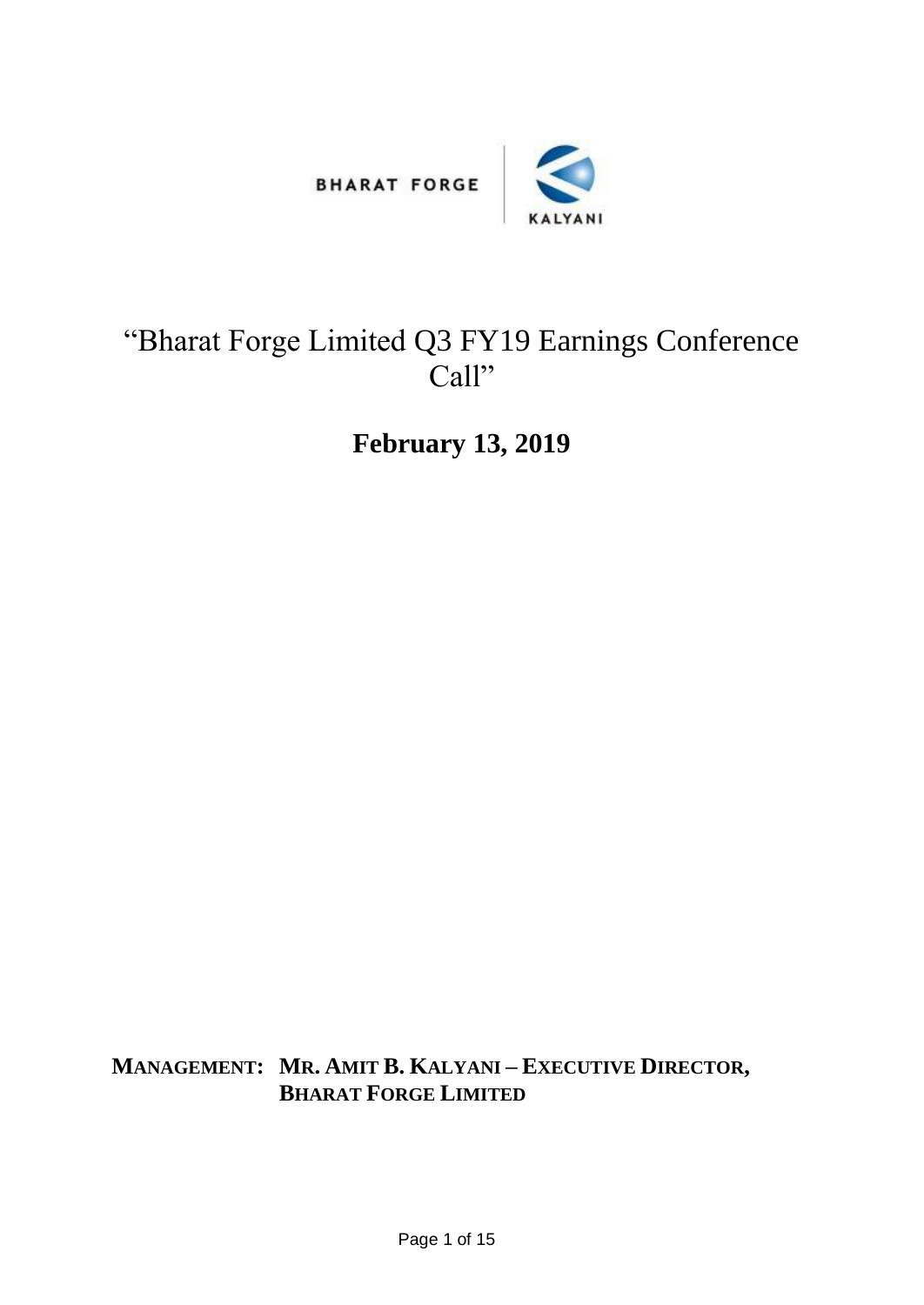**Moderator:** Ladies and gentlemen, Good day and welcome to the Bharat Forge Q3 FY19, earnings conference call.

I now hand the conference over to Mr. Amit Kalyani. Thank you and over to you Sir.

**Amit B Kalyani:** Good afternoon ladies and gentlemen and thank you for your attendance on our conference call. I have with me our finance team, investor relations, and strategic business. As is customary, I will take you through a few highlights and then open up for Q&A.

> To start out, we have had a fairly strong performance for the quarter. It has been our 8th consecutive quarter of growth of revenue and profit across all our verticals and geographies. Our total revenue was 1693 crores which is about 22% higher than last year, and despite the pressure of raw materials and energy, our EBITDA was 28.8% which is within the range we had guided. We have had very strong performance from all our major sectors, but I would like to highlight the industrial sector as being one which has grown the most for the quarter both in India as well as exports. Our balance sheet remains strong. Our ROCE is now at 24.8% in spite of strategic investments that we have made. Our new facilities in Baramati and Nellore are near completion and should commence production in the next 2 quarters and provide us headroom for another 1000 crores of revenue. Looking ahead into the next quarter, we expect to see the demand sustaining at current levels. The domestic market for commercial vehicles is currently witnessing some inventory correction which should get eased out by the end of this month or early next month. So, we should be in good shape next year. Let me also comment on the Class 8 market in the US. Please understand that the order intake that we are seeing now is for deliveries 18 to 24 months out. So, the order intake or the order pipeline that is already there is more than sufficient to retain the levels for this year, so similar to the 325,000 that we are at this year. Just to put a little more granular numbers. The automotive exports was about 513 crores, industrial exports was about 463 crores. Domestic automotive was 330 crores and domestic industrial was 269 crores.

> I will give you a little bit of an update on our investments in Tork and Tevva Motors. We have had a very good progress in both the companies. We are driving a lot of miles on the Tevva vehicles which have been sold to UPS. So, we are collecting a lot of data. The Tork vehicles are under testing with beta build and we are making good progress. We have had some interaction with potential dealers as well and the reaction has been very satisfying, in fact rather exuberant. So, I think we are now heading from the development phase into the pre-build phase and shortly into the preproduction phase. So, I think in terms of schedule, we are doing quite well there. I think that is all I really want to say and I am happy to take your Q&A now.

**Moderator:** Thank you very much, sir. Ladies and gentlemen, we will now begin the question and answer session.

The first question is from the line of Kapil Singh from Nomura Securities. Please go ahead.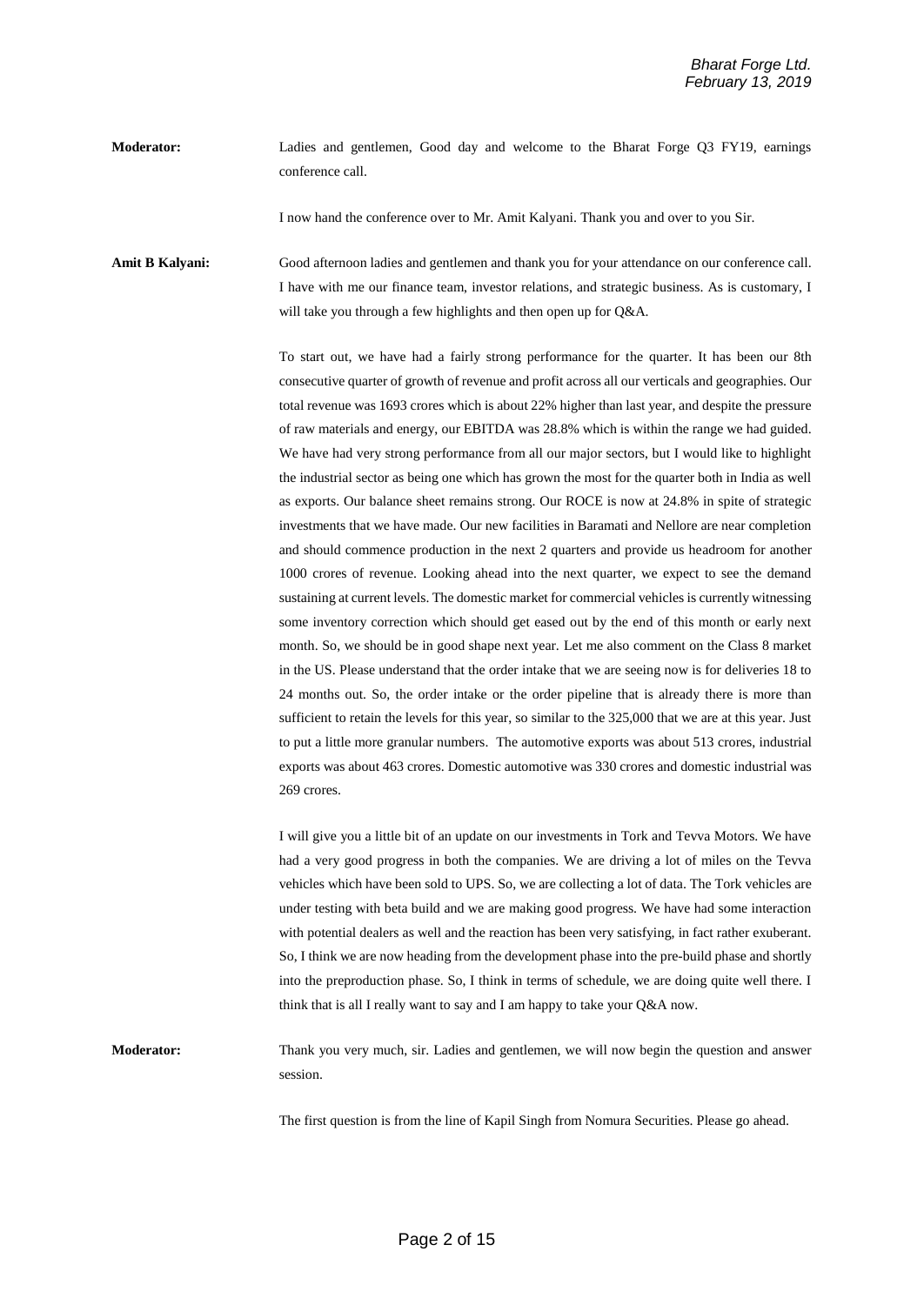**Kapil Singh:** Congrats on a good set of results. My first question is I want to know what is the revenue opportunity that you see in the next couple of years from the new segments or new orders in which we are not present today or where we are ramping up?

**Amit B Kalyani:** Can you elaborate a little more? That is a very open-ended question.

**Kapil Singh:** We are present traditionally in segments like US trucks and India trucks and oil & gas. I would say these are traditional segments which would largely grow at the industry rates but then we have won some new orders maybe some market share wins. So, what is the additional revenue over and above the industry growth that we can expect from what the company has been able to win in the next 2 years?

**Amit B Kalyani:** There are opportunities in three areas. One is, greater content per vehicle coming out of either new technology due to things like Euro 6 or due to greater outsourcing. The second is opportunities in new products like industrial turbochargers and rail turbochargers which we make, opportunities in defense products which are not the big programs but let us say the consumables that we are supplying, the routine products that we supply, then the light-weighting centre that we have set up which initially we will get to 300 crores within the next 3 years and then substantially multiply that in the next 2 to 3 years. If you look at all this, each bucket is an opportunity size of 400-500 crores. The rail around 300 crores, defense could be 500-600 crores, aerospace is a 500-crore opportunity, light-weighting is 500-600 crore opportunity. If you put all this together plus the traditional growth, passenger car, new project that we have in that, etc., that should be an opportunity size of somewhere in the region of 2500 crores.

**Kapil Singh:** Would it be right to say over the next 3 to 4 years?

**Amit B Kalyani:** Yes, absolutely.

**Kapil Singh:** The second question was related to financials. We have not really seen a reduction in net debt levels. Could you comment on that? Also the interest cost and other incomes?

**Amit B Kalyani:** That is because we are spending CAPEX. We are spending currently about between 700 and 750 crores in CAPEX right now this year. Plant in Nellore plus our new Baramati plant plus the strategic investments we have made in Tork and Tevva.

**Kapil Singh:** This year's full year CAPEX and investment should be about 750 crores?

**Amit B Kalyani:** Yes. 750.

**Kapil Singh:** And next year?

**Amit B Kalyani:** Next year we don't have any large investments lined up. It will just be normal CAPEX because this will have ramp up. So, it will be about 250-300 crores at the most next year.

**Kapil Singh:** Could you also comment on Tevva and Tork if they would require any investments next year?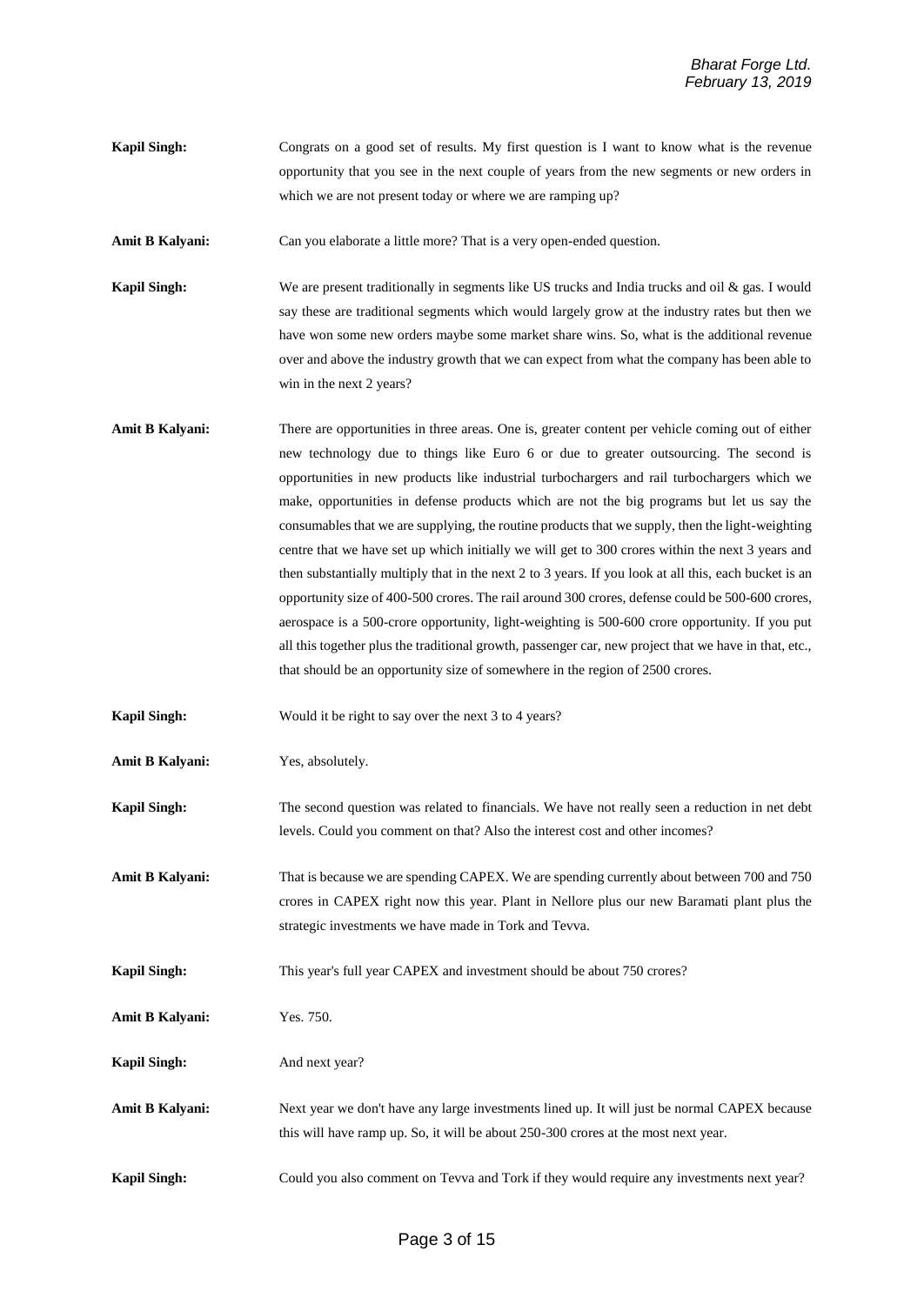- **Amit B Kalyani:** As of now, we don't have any plans, but obviously they will need growth capital at an appropriate point in time which I think we will relook at, but we don't own that 100%. There are other investors as well.
- **Moderator:** The next question is from the line of Amyn Pirani from Deutsche Bank. Please go ahead.
- **Amyn Pirani:** My first question is specifically on the defense side on the ATAGS order which has been in the news for some time but there seems to be delays on the ordering side. Is there any update on that?
- **Amit B Kalyani:** No update on that.
- **Amyn Pirani:** I think there was something that 150 guns, the ordering process has started.
- **Amit B Kalyani:** The only thing I can say is that we won the Golden Peacock Award yesterday for innovation in technology development for the ATAGS development that we did. We just heard that yesterday and the award will be next month in Dubai.
- Amyn Pirani: I hope the orders also follow soon enough.
- **Amit B Kalyani:** I hope so too.
- **Amyn Pirani:** Just on Tevva which seems to be an interesting investment that you have made. This is basically add-on machinery which gets added to the vehicle?
- Amit B Kalyani: No, you can build a brand-new truck which is electric. It can have electric with an onboard generator. The idea is that in Europe especially for the medium and light commercial vehicles which are used for Amazon and UPS and all this kind of delivery. Typically, in the cities nowadays in Europe, they don't allow combustion vehicles to come in, especially you go to Amsterdam, you go to Belgium, you go to Copenhagen and all the Scandinavian and very environmentally sensitive countries. So, what the companies have to do is today they have to use a normal truck, bring it to the outside of the city, and then transfer it to another vehicle which is very inefficient and very expensive. Our vehicle with an onboard charger, it runs on the highway, say going from the airport to the city outskirts, say 50-60 km it will run in either electric or hybrid mode and then once it is in the city, it runs in fully electric mode which is cloud-based system. So, there is no fiddle that the driver can do, it is automatic. Each city has set a perimeter that once you are within this perimeter, you have to be in electric mode. So, our cloud-based system automatically based on that perimeter will convert it into electric vehicle and then when it is outside that, it can run in whichever mode based on how much battery life it has. Beauty of this system is that there is no range limitation. So, you can run 500 km, 600 km no problem; start, stop, anything; and this is why UPS is excited and this is why they are getting these vehicles from us. Obviously, UPS has a huge vehicle requirement. So, they are doing all their rigorous testing, etc., but I think so far it has been very successful.

**Amyn Pirani:** And this is a solution which obviously works on existing fleet as well?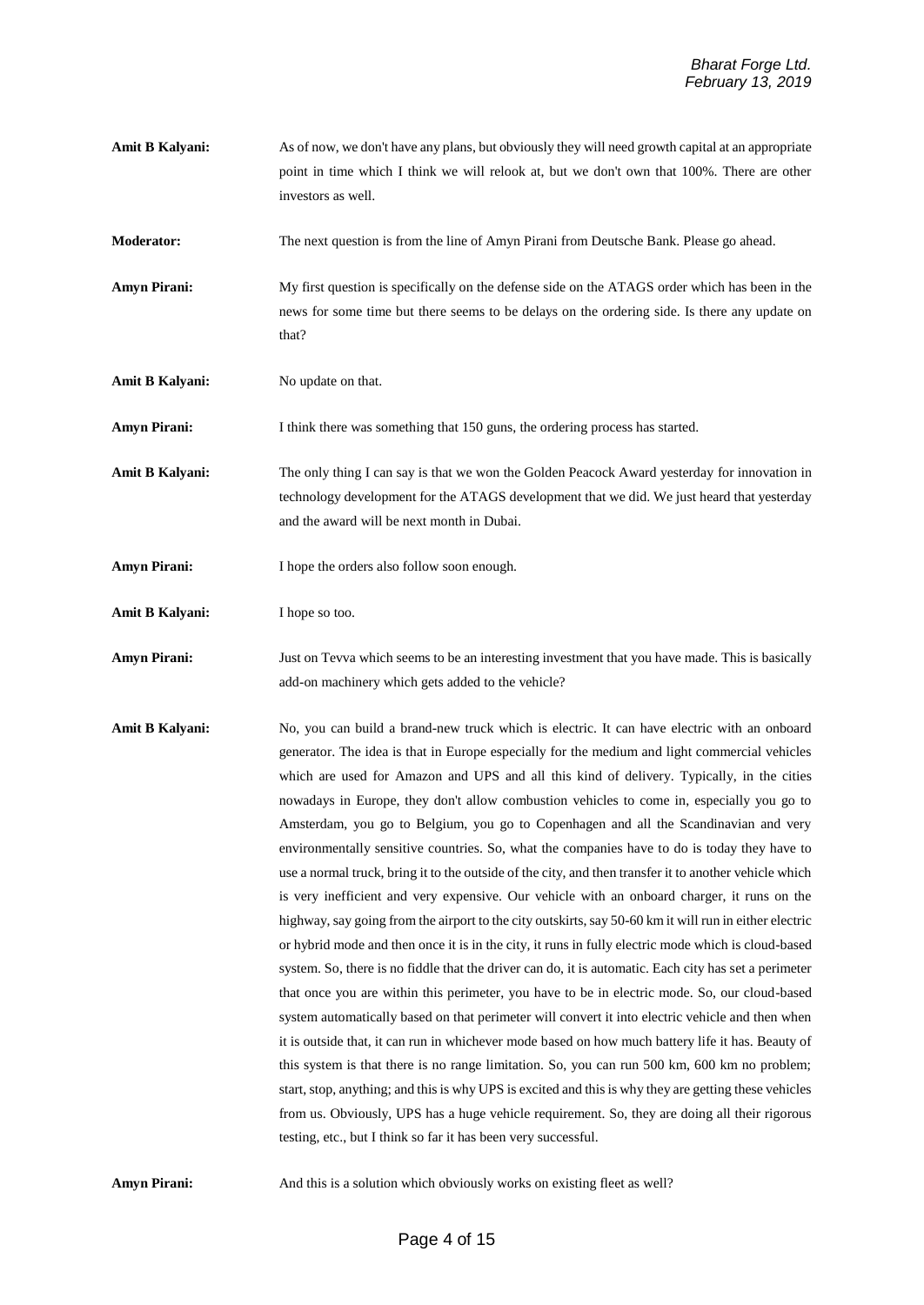- **Amit B Kalyani:** It works on repowering existing and on white label manufacturing and we can even provide the motive solution to anybody. It could be any current manufacturer or new manufacturer or even a white label.
- **Amyn Pirani:** Do you think there is an opportunity for such a product in India according to you?
- **Amit B Kalyani:** In India, the opportunity is a little different. If you look at vehicles like school buses where they run on a fixed route, they are used for 2 hours in the day and 2 hours in the evening and then they are just parked. There, the running cost becomes a very big issue. Running cost of these vehicles in India on a per kilometer basis is one-third of a diesel bus. And then, with the subsidies that there are available and the excise duty reduction for hybrid vehicles or electric vehicles, this can be a game changer.
- **Amyn Pirani:** Lastly, the opportunity that you mentioned, turbochargers for cars you are not supplying in any big way right now, right?
- Amit B Kalyani: No, we don't make any turbochargers for cars. We make turbochargers for industrial engines such as marine engines, rail, all that kind of stuff.
- **Amyn Pirani:** So, in the Nellore facility and Baramati going forward, are you looking at addressing that opportunity for turbochargers for the ICE engines?

**Amit B Kalyani:** No, that is a commodity product. We are not interested in that.

**Moderator:** The next question is from the line of Ronak Sarda from Systematix Shares. Please go ahead.

**Ronak Sarda:** A couple of questions. First is on your capacity expansion in Baramati and the Andhra Pradesh plant. Can you just help us understand what is the kind of expansion in Baramati?

- **Amit B Kalyani:** We are setting up a new forging line and several new machining lines at Baramati both for engine and chassis components for cars and trucks, and in Nellore, we are setting up the center for light weighting technology which will produce lightweight components for passenger cars, commercial vehicles, hybrid vehicles, electric vehicles, and industrial products initially in aluminum and magnesium and in the future also in composites and carbon fiber.
- **Ronak Sarda:** When you say 300 crores in 3 years, these are based on the order book which has been confirmed?
- **Amit B Kalyani:** This is based on the initial capacity we have set up and some orders that we have and some that we are working on, let us say in testing phase and development phase.
- **Ronak Sarda:** We know one of the suppliers, the supplies from Amtek has been distributed among the other.
- **Amit B Kalyani:** We are actually not targeting anything that they did. This is a completely different product portfolio.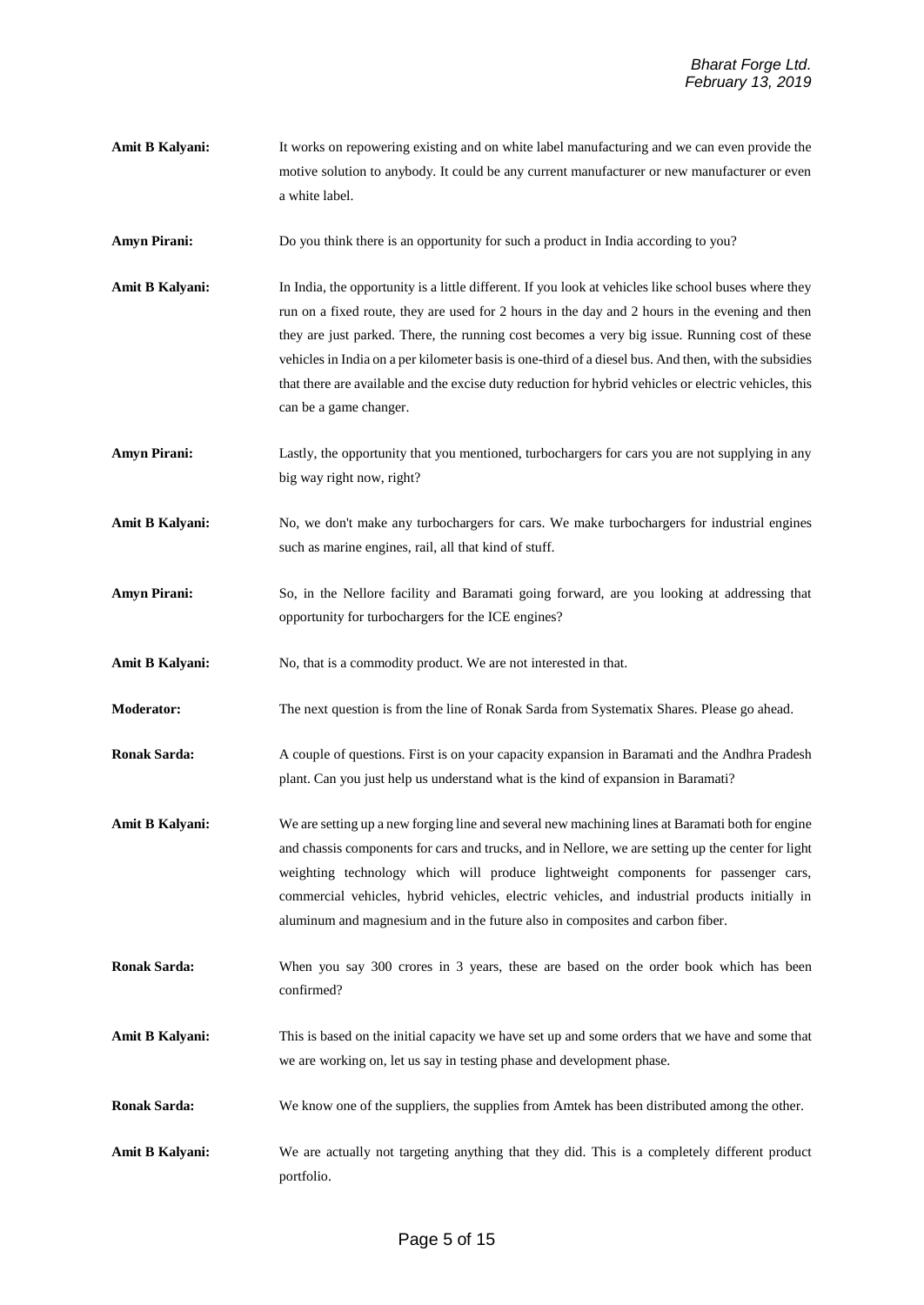| <b>Ronak Sarda:</b>    | But has their supplies been distributed now?                                                                                                                                                                                                                                                                                                                                                                             |  |  |
|------------------------|--------------------------------------------------------------------------------------------------------------------------------------------------------------------------------------------------------------------------------------------------------------------------------------------------------------------------------------------------------------------------------------------------------------------------|--|--|
| <b>Amit B Kalyani:</b> | I have no idea because we are not targeting anything that they were doing.                                                                                                                                                                                                                                                                                                                                               |  |  |
| <b>Ronak Sarda:</b>    | On the industrial side, we have seen decent recovery now for the last 2 or 3 quarters. Can you<br>highlight both on domestic and exports what is driving that?                                                                                                                                                                                                                                                           |  |  |
| <b>Amit B Kalyani:</b> | On the export front, basically it has been driven by aerospace & defense, rail, oil & gas, those<br>are the biggest percentage growth. On the domestic front, it is grown by again aerospace $\&$<br>defense, little bit of agriculture, and some of the other niche areas which are industrial. That's<br>really the big growth area and on the auto side, it has largely been driven by global commercial<br>vehicles. |  |  |
| <b>Moderator:</b>      | The next question is from the line of Jinesh Gandhi from Motilal Oswal. Please go ahead.                                                                                                                                                                                                                                                                                                                                 |  |  |
| <b>Jinesh Gandhi:</b>  | Congrats on good set of numbers. My question pertains to oil $\&$ gas. In this quarter, would it be<br>fair to say oil & gas revenues would have been highest ever?                                                                                                                                                                                                                                                      |  |  |
| <b>Amit B Kalyani:</b> | Yes.                                                                                                                                                                                                                                                                                                                                                                                                                     |  |  |
| <b>Jinesh Gandhi:</b>  | And now we would be trending at run rate of about \$100 million annualized?                                                                                                                                                                                                                                                                                                                                              |  |  |
| Amit B Kalyani:        | No, it is significantly more than that.                                                                                                                                                                                                                                                                                                                                                                                  |  |  |
| <b>Jinesh Gandhi:</b>  | Any color which you can give on that?                                                                                                                                                                                                                                                                                                                                                                                    |  |  |
| Amit B Kalyani:        | It is running at somewhere in the region of \$35-40 million quarter.                                                                                                                                                                                                                                                                                                                                                     |  |  |
| <b>Jinesh Gandhi:</b>  | But are we seeing growth here considering the oil prices where they are?                                                                                                                                                                                                                                                                                                                                                 |  |  |
| Amit B Kalyani:        | We will not get growth from the same product. So, we are working on new products and new<br>customers as well. So, we do see growth coming.                                                                                                                                                                                                                                                                              |  |  |
| <b>Jinesh Gandhi:</b>  | Okay. And you have talked about aerospace growth for both exports and India business. Can<br>you share some update on how are we trending revenues in aerospace?                                                                                                                                                                                                                                                         |  |  |
| <b>Amit B Kalyani:</b> | I think we have now hit a run rate of more than 100 crores and it is aerospace and defense,<br>because we use the same production facility for both the products. So, both put together, we are<br>running at a run rate of somewhere in the region of close to \$15 million a quarter now.                                                                                                                              |  |  |
| <b>Jinesh Gandhi:</b>  | Both exports and domestic put together?                                                                                                                                                                                                                                                                                                                                                                                  |  |  |
| Amit B Kalyani:        | Yes.                                                                                                                                                                                                                                                                                                                                                                                                                     |  |  |
| <b>Jinesh Gandhi:</b>  | And this we expect it to be about \$100 million in next 3 to 4 years?                                                                                                                                                                                                                                                                                                                                                    |  |  |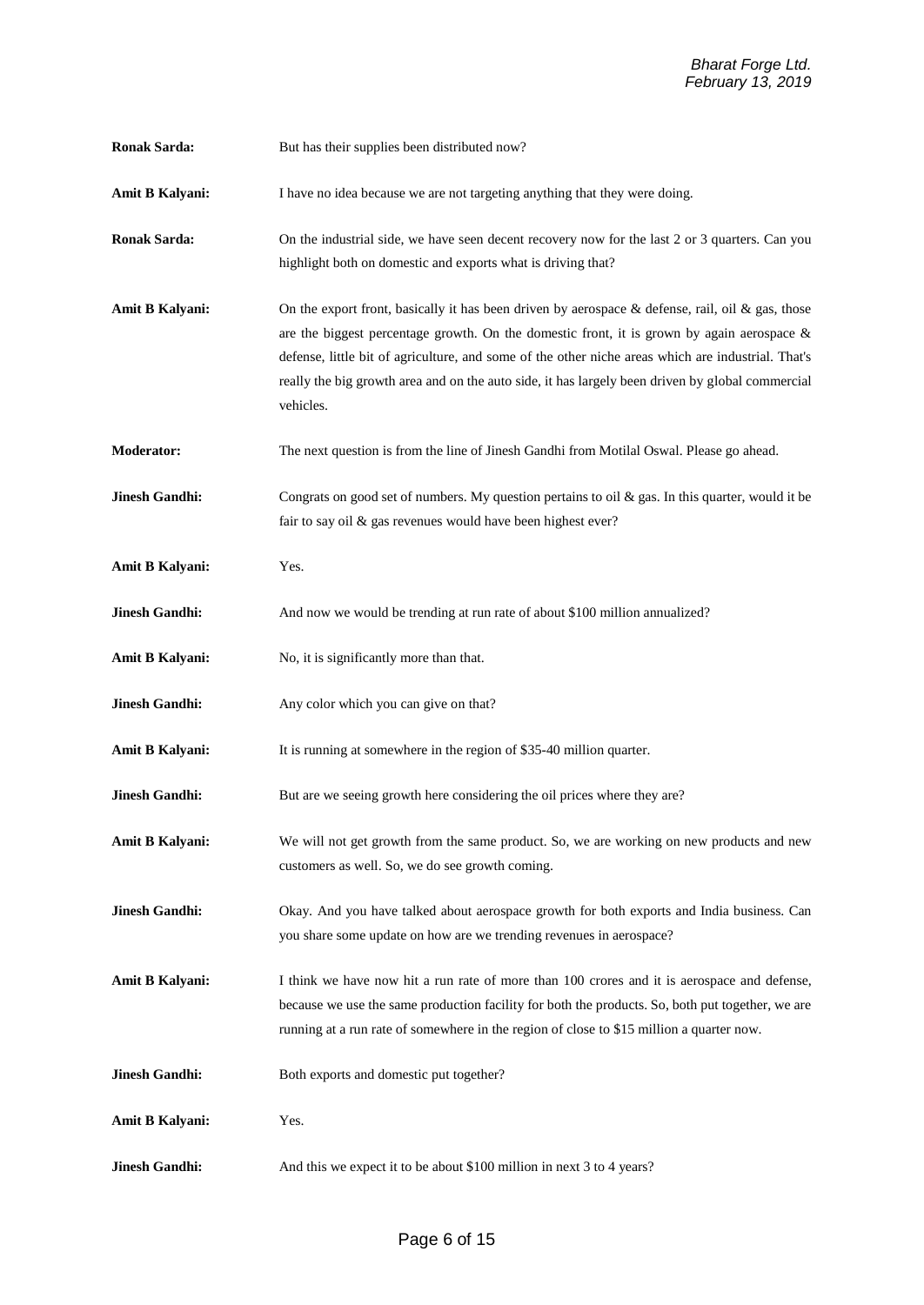**Amit B Kalyani:**  $$100$  million is the minimum target to get to a base level and then grow it from there.

**Jinesh Gandhi:** I thought it was \$100 million in each for exports and domestic.

Amit B Kalyani: Aerospace and defense always is clubbed together but eventually once they reach a certain momentum or certain critical mass, then they grow even much, much further. Then each subsector can also be that big. Even in industrial, our first target was to get to \$100 million. Then you take each sector to \$100 million and then you grow each sector even beyond that. Because we don't make dedicated investments, you only make dedicated investments in certain subsector once it reaches a certain critical mass.

**Jinesh Gandhi:** US Class 8 guidance for CY19 you indicated at about 350 odd?

**Amit B Kalyani:** 2019 is 335, and last year was 325.

**Jinesh Gandhi:** Lastly, can you indicate the USD/INR rate which we realized in this quarter?

**Amit B Kalyani:** Just below 71.

**Moderator:** The next question is from the line of Sonal Gupta from UBS Securities. Please go ahead.

**Sonal Gupta:** There has been some slowdown in this quarter in the PV exports. Is this an aberration? Any thoughts there?

**Amit B Kalyani:** Yeah, this quarter there was aberration because of the model switch over and the WLTP emission norms in Europe, new emission testing standards that has been implemented in Germany where it has to be more like the actual driving conditions. In fact, next year we expect a fairly strong growth in PV exports because of our new programs and some of the new orders that we have won which will start ramping up from next year.

**Sonal Gupta:** On the domestic CV, you mentioned that there is inventory correction happening if I heard you correctly.

**Amit B Kalyani:** Correct, absolutely.

**Sonal Gupta:** Any thoughts on how the growth could shape up for FY20?

**Amit B Kalyani:** You have to understand that FY20 is a very important year for all the commercial vehicle manufacturers because from April 1st, they have to sell BS VI vehicles. BS VI vehicles have a huge price increase of somewhere in the region of between 12% to 15% and anywhere else in the world, there has been a significant pre-buy before emission change such as this.

**Sonal Gupta:** I understand that but given that the supreme court order says that 31st March is the last date of retail, then essentially you can't really stock up.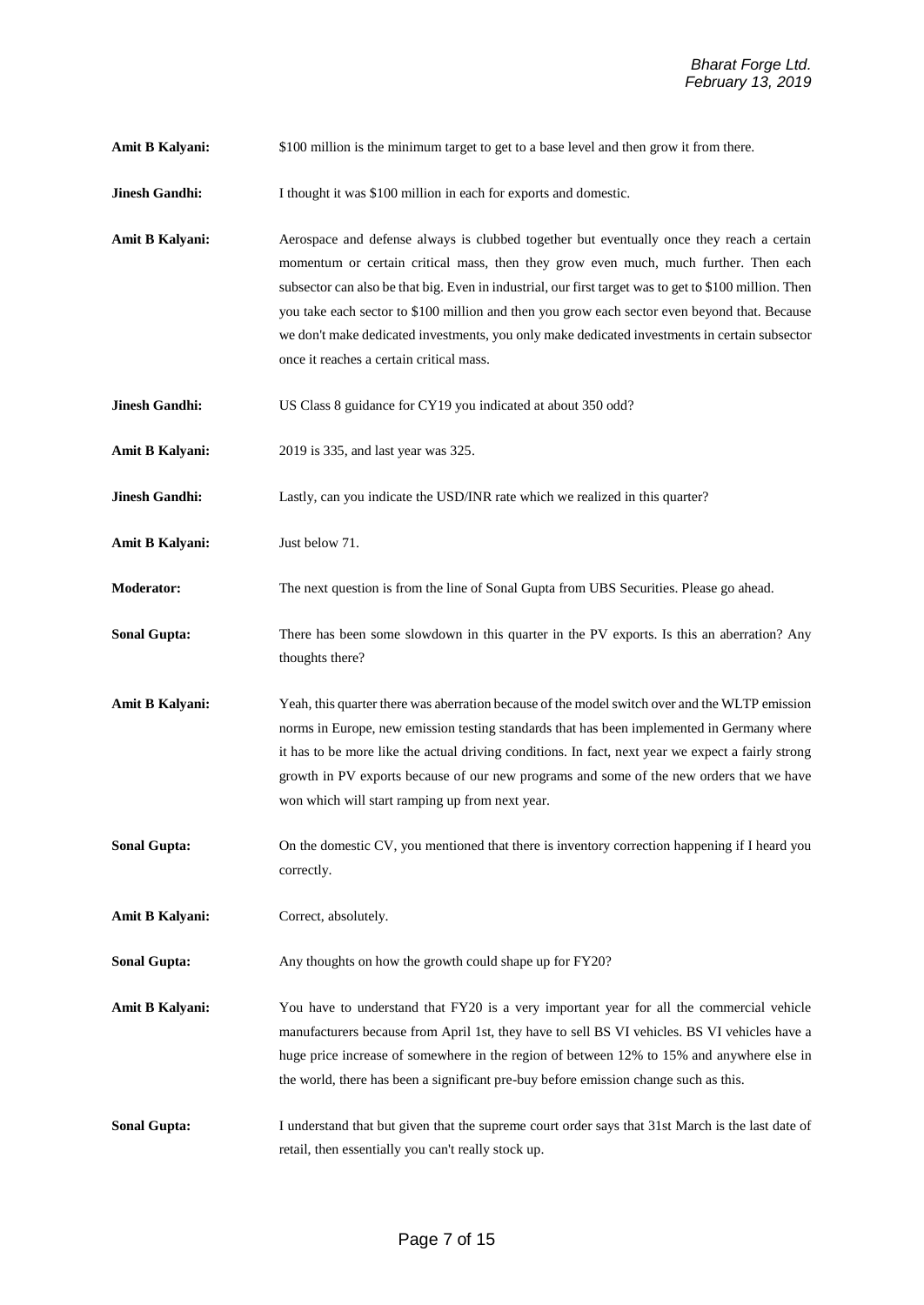**Amit B Kalyani:** Exactly. What I am saying is the pre-buy will happen between say June-July to December because whatever they produce in December or at the most till the middle of January will get into the dealer and sale pipeline and finish by 31st of March. They will have to start producing switch over from January so that they can start producing and selling new vehicles from April 1st. Q4 will be slow because that is when the switch over will happen but we expect Q3 and part of Q2 to be strong based on what our customers are telling.

**Moderator:** The next question is from the line of Ashish Nigam from Axis Capital. Please go ahead.

- **Ashish Nigam:** Congrats on a very strong quarter. You had mentioned in the past that there will be significant increase in content when we go from BS IV to BS VI with our BS VI enabled transmission products and precision forging rising. Can you quantify what is the content increase?
- **Amit B Kalyani:** Lat us say that we are supplying just a crankshaft and a front axle beam. Now, there are 2 differences. One is that the Indian trucks typically have a 5.9 to 7.8 or 8 liter engine which is our heavy-duty trucks. In Europe, a heavy-duty truck is typically in the region of 12 to 13 liters. In the US, it ranges from 12.8 to 16 liters. So, the size of the engine is a little different. Therefore, the value of the components in it are slightly different, but if you were to look at the value of a crankshaft and a front axle beam and look at the value of all the other parts that we don't supply today, if you take 100 as a value of the front axle beam and the crankshaft, there is at least a potential to supply 50 to 60 additional on the transmission and driveline components and possibly another 20, 30 on light weighting and aluminum components. It is not going to happen immediately, but this is what we are aiming for over a period of the next 2 to 3 years.
- **Ashish Nigam:** Okay, so let us assume this happens more towards FY22, etc.?

**Amit B Kalyani:** Yes, exactly.

**Moderator:** The next question is from the line of Pramod Amte from CGS CIMB. Please go ahead.

**Pramod Amte:** Congrats on good set of numbers. A couple of questions. The CAPEX or the investments you seemed to have upped. Can you give a split what's the CAPEX and how much you are investing this year and what's the reason for raising it?

**Amit B Kalyani:** We are investing 750 crores this year; 200 crores in Nellore, about 400 crores in Baramati in the CAPEX and then we have all the normal CAPEX of about 150 crores.

**Pramod Amte:** Is it because of the improved visibility you have raised the CAPEX as compared to start of the year or how should we think about it?

**Amit B Kalyani:** Well, it largely got bunched up. That is what has happened. Some of it should have happened last year but the orders and everything happened more this year. So, that is what has happened. Plus, on the aluminum side, the light weighting side, we see a very strong visibility. So, we are increasing one more line which we would have otherwise put next year, we are putting that this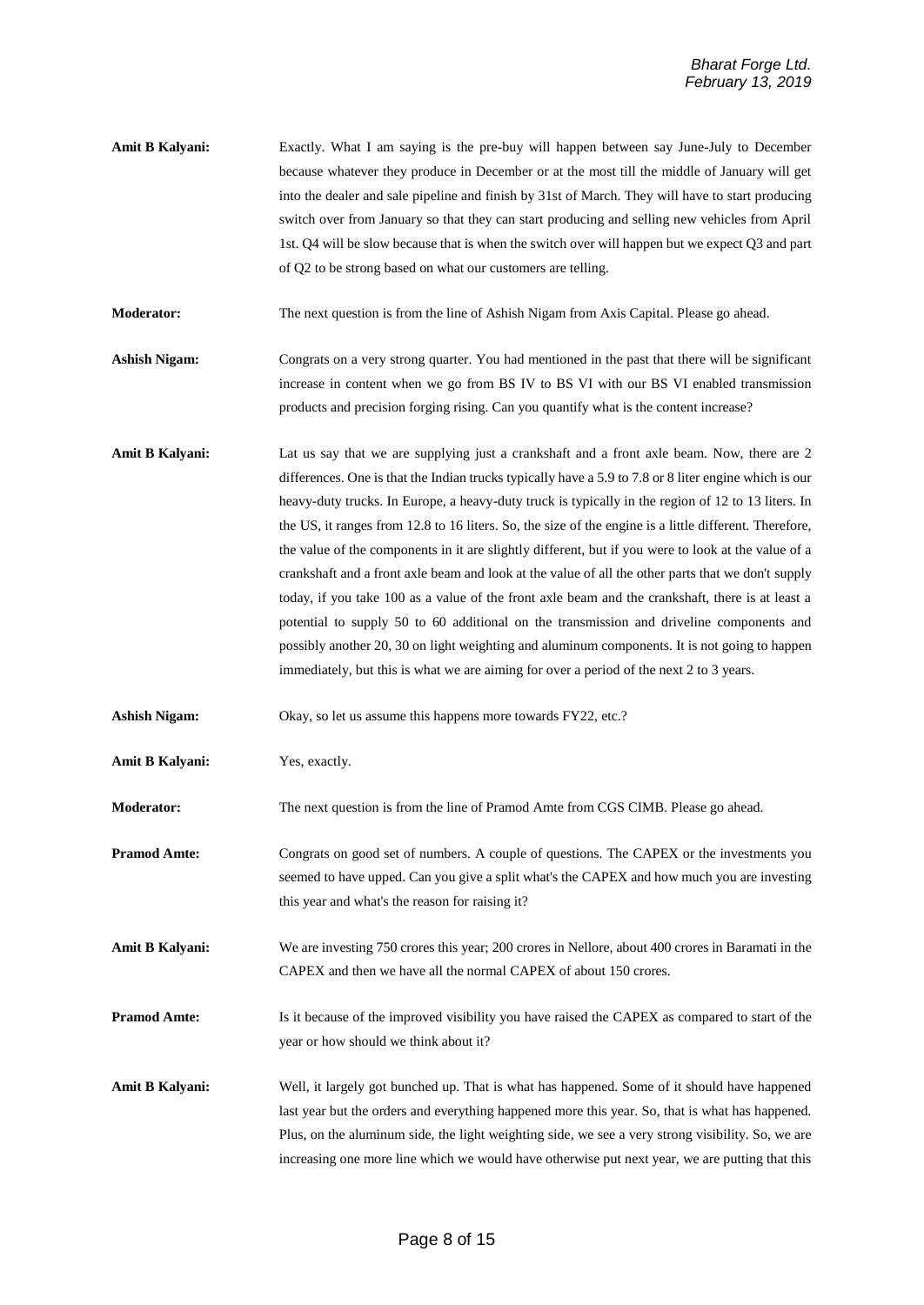year. And on aluminum, we are also putting up machining facilities. Because we have got some export business as well, so we have put up machining facilities.

- **Pramod Amte:** Coming to this Nellore facility since it is a new line of business and we need to model it accordingly, how should we look at it? Is your capacity booked? Would you be able to break even in the first year of operation or how much of your capacity is booked in that sense? Can you give us some data point?
- Amit B Kalyani: I think in 3 years, we will hit 300 crores there. And the margins should be quite analogous to where we are today. The returns will be very good.
- **Pramod Amte:** You said the starting point will be 300 crores?
- Amit B Kalyani: That is in 3 years. That is the capacity we have invested for today. As we see 50% to 60% of this being ramped up, then we will start adding capacity.
- **Pramod Amte:** But you also talk about 1000 crores coming from this new facility.
- Amit B Kalyani: I said 1000 crores coming from Baramati plus Nellore current investment at full capacity based on the current investments made.
- **Pramod Amte:** And you feel the order books are in hand to ramp it up to these levels?
- **Amit B Kalyani:** Yes. Not 100% but we have enough confidence that this will be met.
- **Pramod Amte:** As the industrial seems to be doing extremely well beyond the expectation, whereas if you look at the commentary of some of the global majors, there are warning signals coming in and people are raising alarms. Your trend is more of a market share gain than just the industry momentum or how should we look at it and how would you like to handle this considering the uncertainties?
- **Amit B Kalyani:** There are 2-3 things. (A) We are looking at blue-sky opportunity in areas where other people are. (B) We are supplying components both for new build as well as for O&M. (C) We are creating our own products and solutions which go into a variety of industries right from energy, rail, marine, defense, etc., We have little, little tentacles into many different areas which is giving us tremendous growth opportunities because we have opened so many beachheads and so many plans that it is quite a huge magnification of the number of customers we had in the past. It has de-risked our business as well.
- **Moderator:** The next question is from the line of Basudev Banerjee from Ambit Capital. Please go head.

**Basudev Banerjee:** Congrats for good set of numbers. If you can correct me what I understood is you said this 200 crores investment for Nellore after 3 years will derive 300 crores of peak revenue and the 400 crore investment in Baramati incrementally will derive the 700 crores.

**Amit B Kalyani:** Exactly, yes.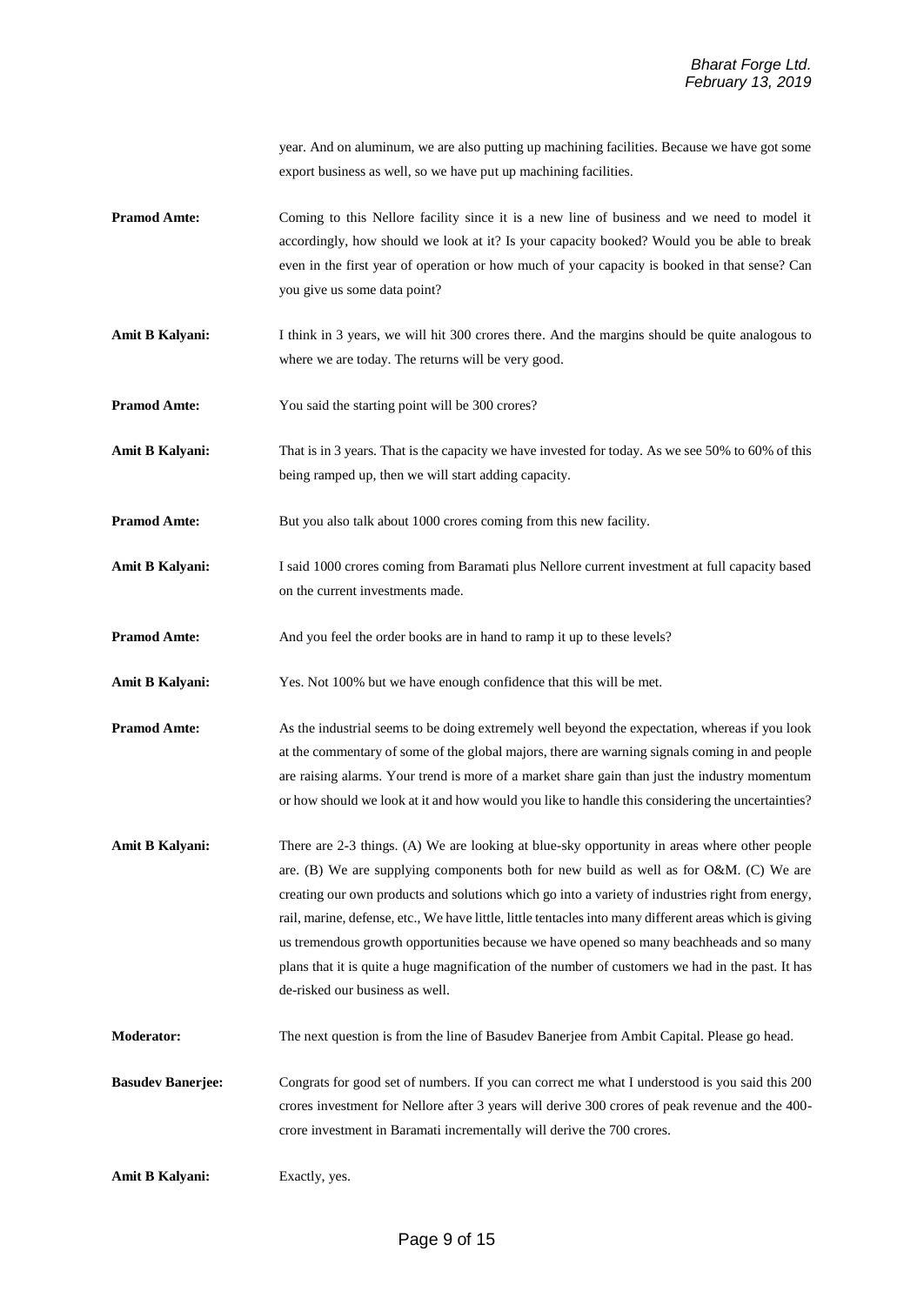| <b>Basudev Banerjee:</b> |  |  | Can I know what is the present utilization of existing capacity? |  |  |
|--------------------------|--|--|------------------------------------------------------------------|--|--|
|--------------------------|--|--|------------------------------------------------------------------|--|--|

- **Amit B Kalyani:** It is at the same. Even our tonnage is more or less the same as last quarter. So, it is the same.
- **Basudev Banerjee:** Overall, it will be 75 odd percent?
- **Amit B Kalyani:** About 80%.
- **Basudev Banerjee:** Looking at the quarterly numbers if I am missing out something, your sequentially realization per kg and gross profit per kg reported numbers have increased significantly. The forex gain is adjusted from other expenses. So, anything one-off in revenue?
- **Amit B Kalyani:** There is a product mix. There are certain new products that have started ramping up. And we are not selling forging necessarily in many of these new sectors. We are selling products, we are not selling components. So, there is a big difference there. Contribution is high. We will not explain more than that but as we start selling products, yours margins will also go up.
- **Basudev Banerjee:** Just wanted a color on the sustainability of this mix and correspondingly gross margin.
- Amit B Kalyani: Both will continue growing. Now, as we are setting up more forging and machining facilities, once they come online, that will grow and as we keep adding new products, new products will grow. So, I think, as we have mentioned, the margins will remain in a band between 28% and 30%. I would rather look at how we grow our top line.
- **Moderator:** The next question is from the line of Vaikam Kumar from JM Financial. Please go ahead.
- **Vaikam Kumar:** Congratulations on a good set of numbers. You alluded to a rise in realization because of a better mix, but if you look at the RM per ton, it has come up slightly in a rising commodity price environment.
- **Amit B Kalyani:** Can you explain what you are saying very clearly?
- **Vaikam Kumar:** I am talking about the RM cost per ton.
- **Amit B Kalyani:** That is because of the product mix because the realizations are high.
- **Vaikam Kumar:** No, I am talking about per ton.
- **Amit B Kalyani:** Yes, because we are not selling just components, we are selling products, and the product in the larger tonnage come into the tonnage. On certain products, the realization is not based on tonnage, it is on a product base.
- **Vaikam Kumar:** In the press release, we have commented about some demand issues because of WLTP in Europe whereas our European subsidiaries as well as our exports to Europe have performed reasonably well. So, what are the issues?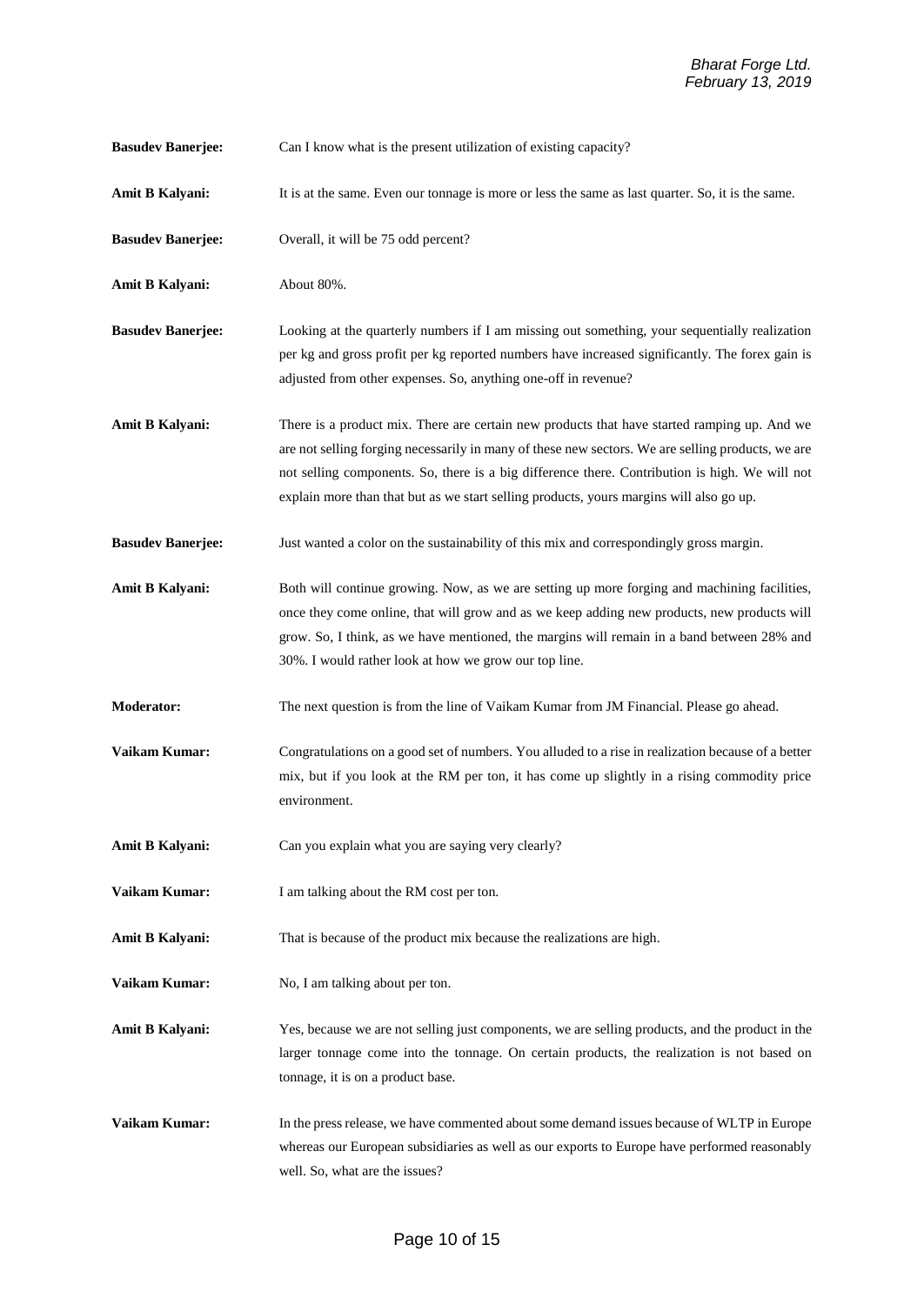- **Amit B Kalyani:** The WLTP issues are only on passenger car.
- **Vaikam Kumar:** What kind of impact are we seeing? Because on the overseas subsidiaries, we are seeing a 12% revenue growth.
- **Amit B Kalyani:** That was largely from truck market and aluminum, not from conventional passenger car.
- **Vaikam Kumar:** What would be a mix of CVs to passenger cars in Europe?
- **Amit B Kalyani:** Europe passenger car to CV would be 2:10.
- **Moderator:** The next question is from the line of Mahesh Bendre from Karvy. Please go ahead.
- **Mahesh Bendre:** You highlighted that tonnage may not be a right way to look at for our company because we supply components. We are at the fag-end of this financial year now. Looking into FY20, what kind of growth we can see in terms of volume?
- **Amit B Kalyani:** I am not going to give you a forward-looking statement on volume growth but we continue to focus on creating a strong above-market growth in all the markets that we are operating in and really that is all I want to say. I don't want to give you a forward-looking statement. We never do that, so I am not going to do that.
- **Mahesh Bendre:** In the press release, we have mentioned that we are looking into next quarter, we expect demand sustaining current levels. So, are we talking about the similar performance in the 4th quarter what we have reported in terms of tonnage or sales?
- **Amit B Kalyani:** Wholly similar.

**Moderator:** The next question is from the line of Priya Ranjan from Antique Stock Broking. Please go ahead.

- **Priya Ranjan:** Just on machining mix, can you just throw some light on machining? And the second question is on railway opportunity. I think 2 to 3 years back, we had talked about around 300-400 crore opportunity might be created in the next 2 to 3 years, but that has never materialized. So, how come we have a confidence that in next 3 years, we can achieve another 300-400 crore annual run rate?
- **Amit B Kalyani:** First of all, our machining mix is at about 55%. Once the new machining lines come up, it will increase. The second thing about rail. Just to give you a sense, our rail business totally today is about 50 crores, that's for 9 months. There has been a de-emphasis on diesels. In spite of that, we have developed new customers because there is a huge replacement demand worldwide and I think getting to 200 odd crores is not going to be particularly challenging.
- **Priya Ranjan:** In terms of oil & gas, particularly on the shale gas side, we might be seeing some kind of tapering off of the growth or some cutback in the CAPEX side as well if I look at the CAPEX announcement for shale gas and all. So, how should we look at this business?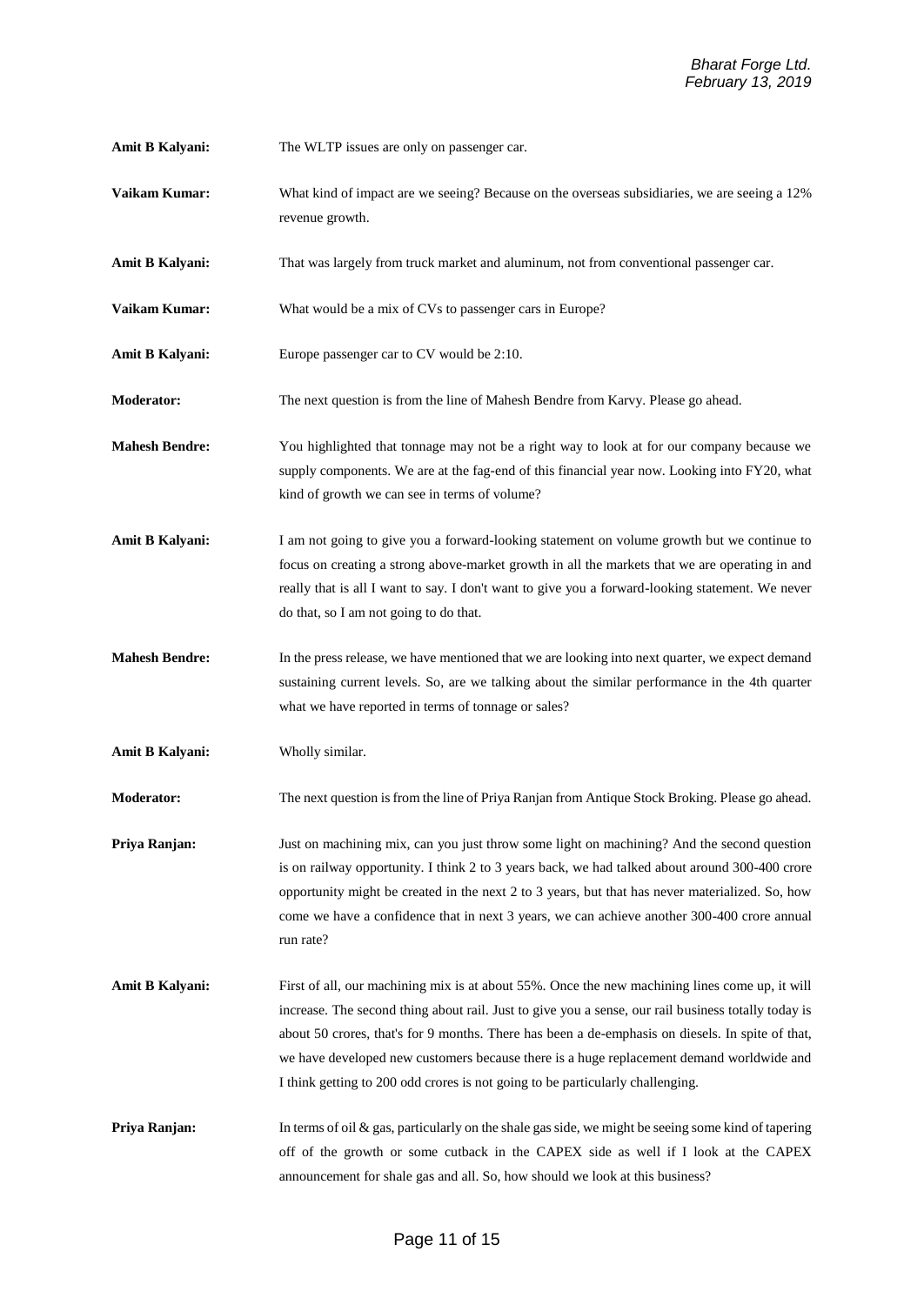- **Amit B Kalyani:** On shale gas, there are 3 factors that I would like you to understand. One is for new drills. For new drilling, there is a reduction possibly of 15% to 20% but for every well that is in active use and active production, there is a replacement cycle of products that happens at every certain number of hours. Thirdly, we have the largest number of wells active in the US in the Permian Basin today compared to any time in history and we are now developing new customers and new products for these sectors.
- **Priya Ranjan:** So, if you can throw some light on the revenue which we are getting? How much is coming from the new drill side?
- **Amit B Kalyani:** No, I am not going to get into that. I am sorry, but that is our confidential information. As I mentioned, our run rate is today at about \$35-40 million quarterly and there is a strong potential that we can grow that in the next 2 years.
- **Moderator:** The next question is from the line of Kapil Singh from Nomura Securities. Please go ahead.
- **Kapil Singh:** Sir, just one housekeeping question. For the quarter, we had slightly higher other income and some dip in interest cost. Just wanted some color over there.
- **Amit B Kalyani:** The other income, we received some dividend from our subsidiary in UK which does our sales and distribution and the second was our interest expenses have come down because of the IND-AS accounting standards.
- **Management:** Part of exchange gets reclassified as interest cost. So, since in this quarter, we had a gain, part of that gain has gone and sat in interest cost.
- **Kapil Singh:** How much is there in interest cost?
- **Management:** It is about 8.5 crores.
- **Kapil Singh:** This will otherwise be at similar level that we have been seeing in the last quarters?
- **Amit B Kalyani:** Yeah, but interest has gone down, it is just a contra entry.
- **Management:** In last quarter, if you remember, we had an unusually higher interest cost. That was part of exchange loss sitting in the interest cost. Now, since in this quarter, we have exchange gain, part of that gain is sitting in interest cost. If you normalize that, then it is comparable.
- **Moderator:** The next question is from the line of Anupam Goswami from Stewart & Mackertich. Please go ahead.
- **Anupam Goswami:** Just wanted more clarification on the tonnage side. Your tonnage has grown by only 2.6 and revenue whereas has grown by 21. You told about you are now producing new products which are components where there are higher realizations and due to this, am I correct on this part?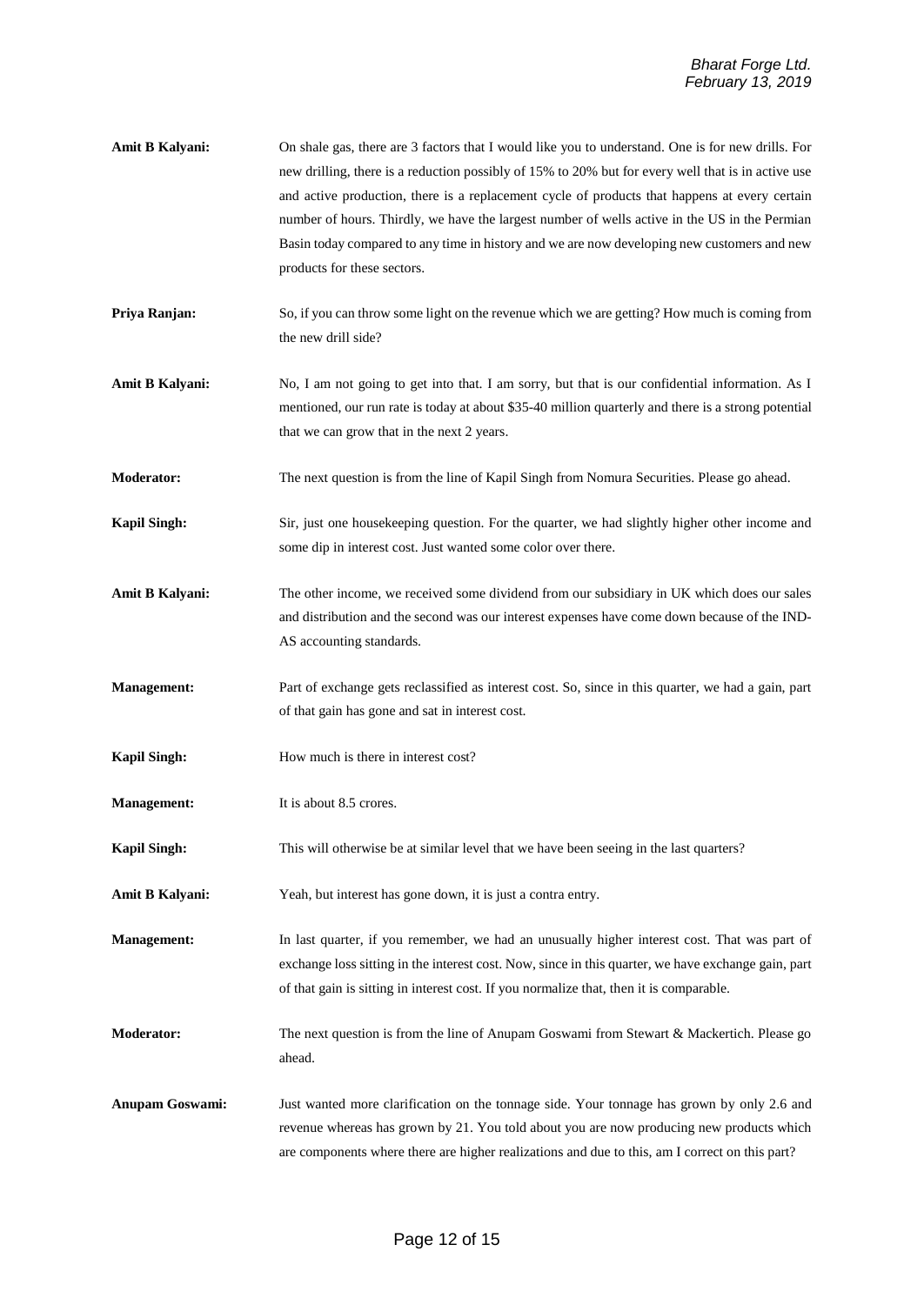| Amit B Kalyani: | No, there is also raw material pass through. |  |
|-----------------|----------------------------------------------|--|
|-----------------|----------------------------------------------|--|

- **Anupam Goswami:** And is it because also the export realization is higher and maybe the export mix this time was higher, maybe because of that as well?
- **Amit B Kalyani:** Export realization wasn't high, but we have had more machine products in certain areas and some value added products, yes.
- **Anupam Goswami:** Sir, I missed your outlook on the Class 8 truck in calendar year 2019. Can you just once more clarify on that?
- **Amit B Kalyani:** 335,000.
- **Moderator:** The next question is from the line of Sonal Gupta from UBS securities.
- **Sonal Gupta:** Amit, what would be the CAPEX for the subsidiaries? What sort of CAPEX do we see there?
- **Amit B Kalyani:** Our normal CAPEX is in the region of 12 to 13 million and we are building one more aluminum plant in Europe which will be roughly 50 million over 2 years for which we have fully booked business.
- **Sonal Gupta:** This is over you think FY19-20?
- **Amit B Kalyani:** CAPEX on the new project started in 2018, it will continue in 2019, and finish in 2020.
- **Sonal Gupta:** Okay. And 12 to 13 like you said is the maintenance sort of annual CAPEX?
- Amit B Kalyani: Yeah, for the whole European and overseas subsidiaries.
- **Sonal Gupta:** The US plant, when does that commence?
- **Amit B Kalyani:** US plant we are not doing any CAPEX right now, but we will take a call based on what we are doing with our customers. We do have some ideas, but we are not doing it right now.
- **Sonal Gupta:** So, that's not as of now?
- **Amit B Kalyani:** We will talk about it when we are fully ready.
- **Sonal Gupta:** I think previously you had mentioned that we are looking to set up a plant.
- **Amit B Kalyani:** We are looking, I think we are still in the finalization stage.
- **Sonal Gupta:** Any thoughts on the subsidiary performance, where it has been? I understand this quarter may have been impacted by WLTP, etc.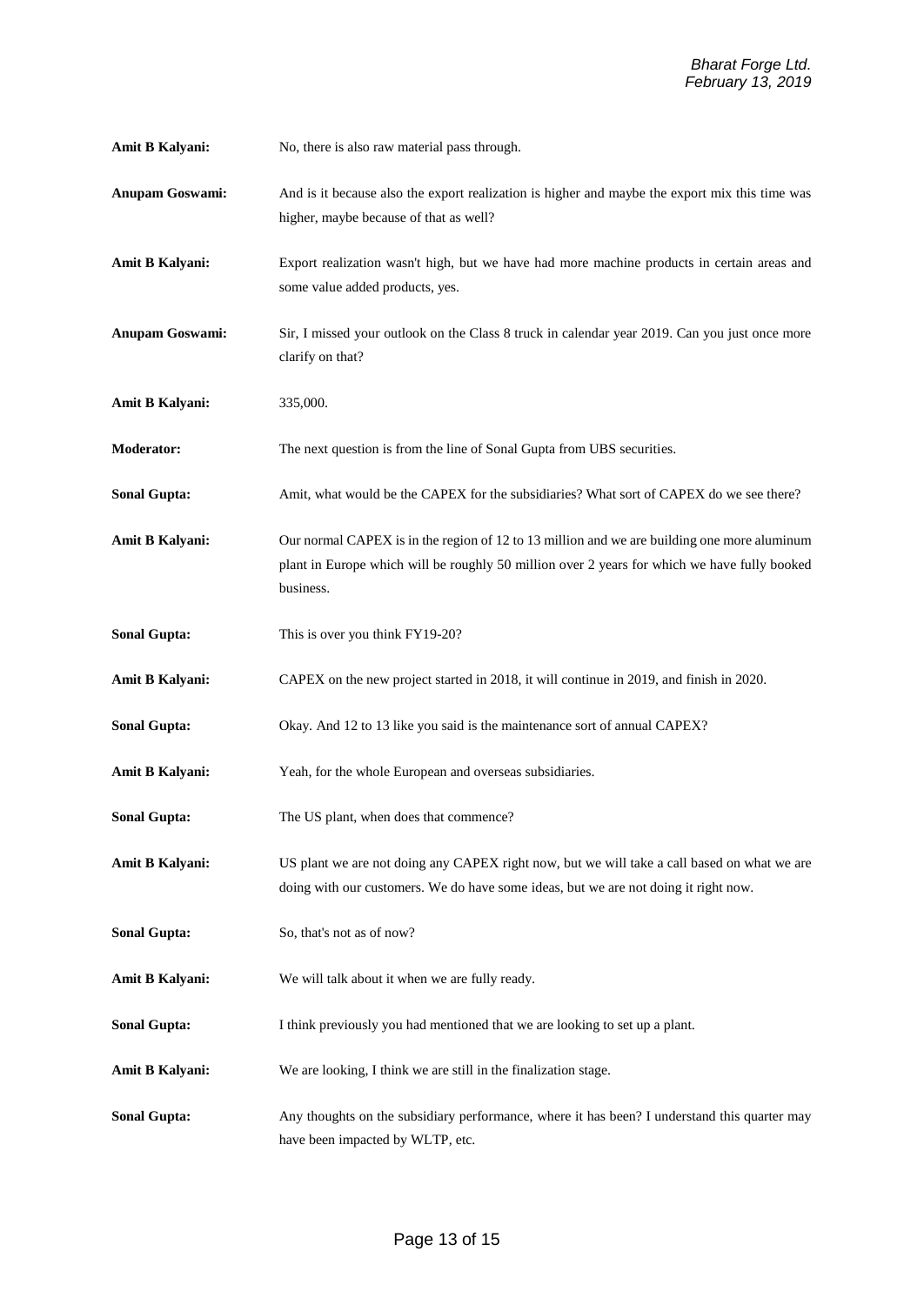**Amit B Kalyani:** I will be honest that it has been not satisfactory. We have put in a plan by which in the next 1 year with a lot of help from our team in India, we will see the beginning of a significant and rather substantial turnaround going forward.

**Sonal Gupta:** Even if I leave aside this quarter, at best you are doing 7-8% or 8-9% EBITDA margin. Do we see that going into a step change from that into double digits or higher sort of a number?

Amit B Kalyani: In 2 years, as our aluminum business grows, that has a strong double-digit EBITDA margin. And at the same time, we are trying to increase the EBITDA margin at our normal steel-based subsidiaries also to a double digit, to 10% to 10.5%. So, the combination will give us a fairly good improvement.

**Moderator:** Question is from the line of Nishant Vass from ICICI Securities. Please go ahead.

**Nishant Vass:** I have a slightly strategic question. Bharat Forge as company, if you see over the last 10 to 15 years, has done a phenomenal job in terms of coming out cycles by diversifying into new segments, new businesses, new opportunities while improving profitability. Now, we are at the precipice of possibly the commercial side of business is probably getting into a similar moderation in terms of growth. Now, if I have to ask you in the next 5 years, because I see your capital allocation going into the non-automotive space and continuously in the aerospace and defense side, where would you think you would like to see your business from a commercial side to come down to as a share of overall revenue?

- **Amit B Kalyani:** I don't necessarily expect it to come down because there are lot of things that we don't do and there is still a lot of inhouse manufacturing which over the next 3 to 5 years will get outsourced because simply they will have to invest purely on the EV and autonomous side. So, we have outsourcing opportunities, we have new sectors and new products within automotive, and we have huge new opportunities within industrial.
- **Nishant Vass:** I will just commence from the fact that you made a comment on your call that you are more looking at products now incrementally and not looking at commodity segment.

**Amit B Kalyani:** One example is turbocharger, that is a product. You will see us getting into a whole new range of products for the automotive and industrial sector going forward.

**Nishant Vass:** Structurally, if I can ask you the cyclicality of the business, where do you see that moving over the next 5 to 6 years even if say tomorrow the same commercial vehicle cycle were to happen, cyclicality will be much lower for the business if say if I were to envisage in the next 5 years contingent on the underlying market scenario? I was just querying that is it right to assume that in the next cycle, say next 5 years, the cyclicality of our business and underlying dependence on say these Class 8 phenomena or the underlying market would be much lower?

**Amit B Kalyani:** It will get lower, it will go down to maybe 30% but please understand we are going to be creating a lot of new products for these markets also. Even with say 10% to 20% lower end markets, we